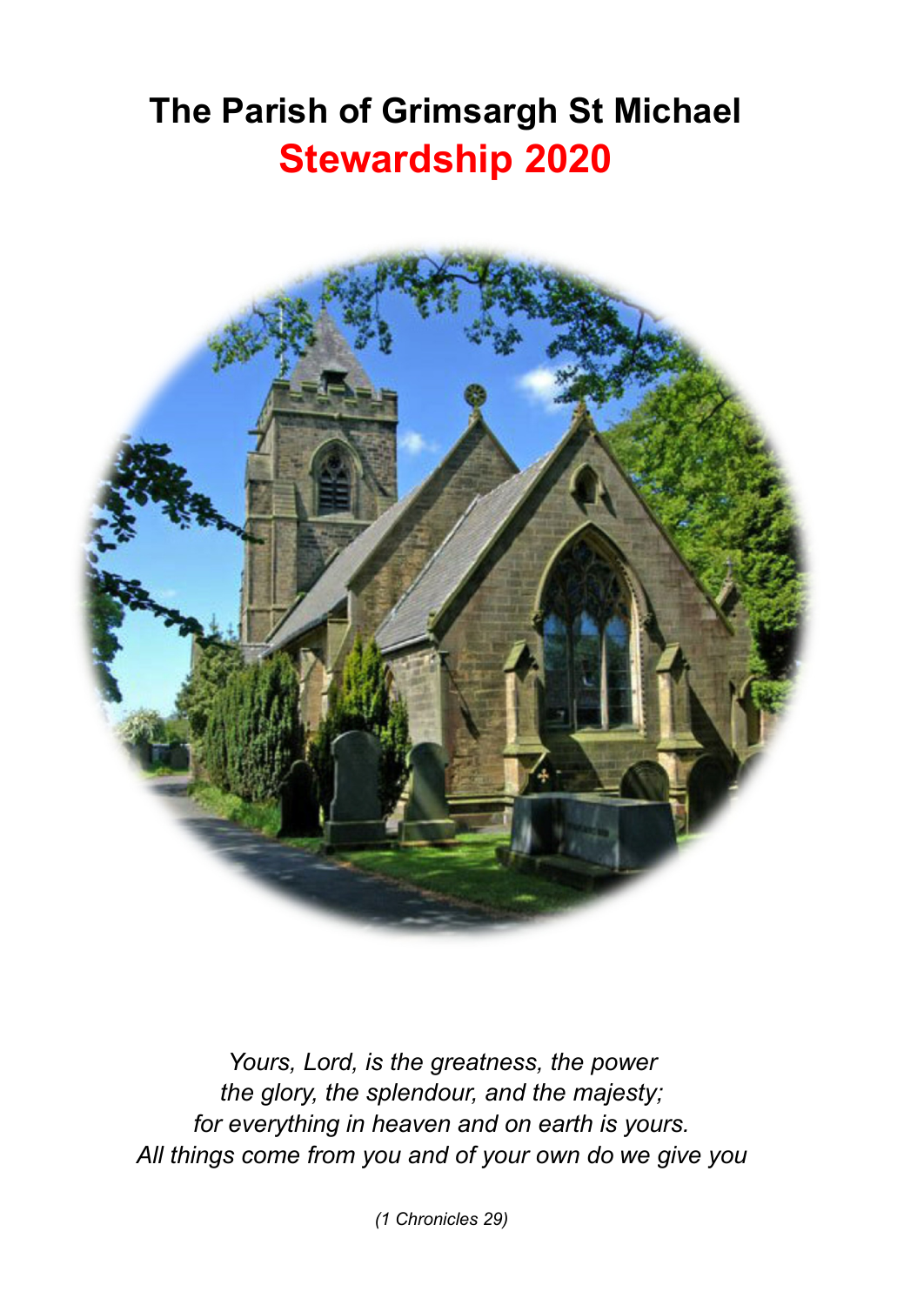#### **Why should I aive?**

As Christians, we give as a sign of our love for God and in response to God's love and generosity to us. One of the marks of a healthy church is that people give generously of their time, talents and money in the cause of Christ. Good stewardship of our resources is about generously giving back to God and seeing the Church grow as it is resourced for mission and ministry with our support.

#### How much does St Michael's church cost to run?

As with any organisation we have maintenance costs and bills to pay, such as fuel bills, water charges and insurance cover. There are also running costs specific to the church, such as maintaining our services and resourcing our ministry in the community. In addition there is the 'parish share' payable to the diocese.

|                                                        | 2016   | 2017   | 2018   |          |
|--------------------------------------------------------|--------|--------|--------|----------|
| <b>Maintenance</b>                                     | 2,967  | 1,149  | 2,062  |          |
| <b>Cost of ministry &amp;</b><br>running the church    | 13,574 | 13,628 | 9,087  |          |
| <b>Parish share paid</b>                               | 29,088 | 26.231 | 27.547 |          |
| <b>Total</b>                                           | 45,629 | 41,008 | 38,696 | T        |
| Parish share not paid                                  | 613    | 9,647  | 9,854  | S        |
| <b>Total including full</b><br><b>Parish Share due</b> | 46,242 | 50,655 | 48,550 | e,<br>uı |

*Table 1: Summary of church expenses, including unpaid parish share*

### *What is the Parish Share?*

As a Church we have a responsibility to the parish. We also have a responsibility to the wider people of God as represented in our diocese of Blackburn. We therefore pay our share towards a common fund, in line with all the parishes of the Church of England.

The diocese of Blackburn needs this income to support the ministry of the Church throughout the diocese, including here in Grimsargh. Over 70p in every pound of the share is spent on parishes, including paying clergy stipends and housing costs, as well as supporting parishes in areas of deprivation where the ministry of the Church is of profound importance.

**The parish share is as much a legitimate financial commitment as paying the gas bill - but we are not paying it in full.**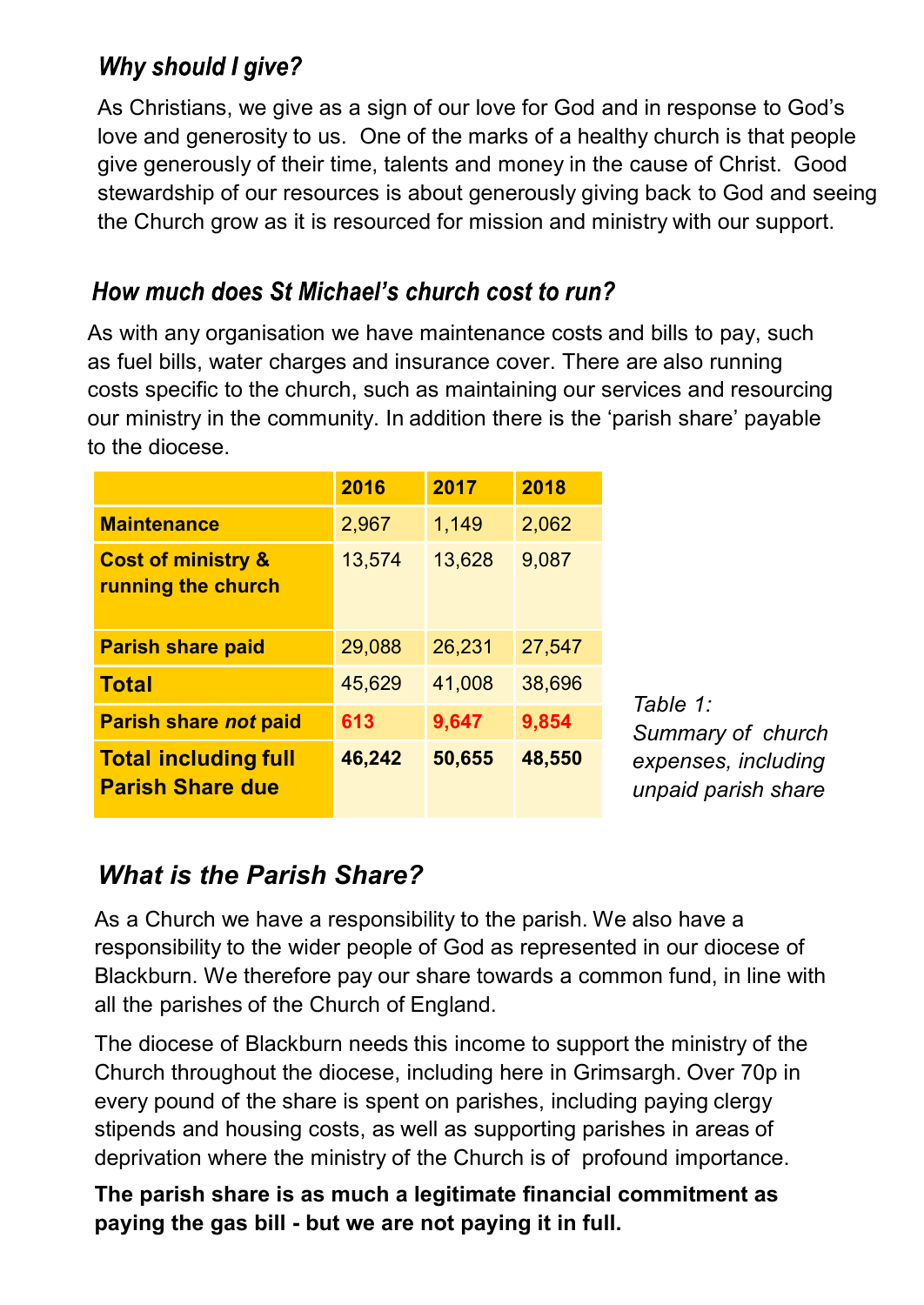#### How much is our income?

|                                                                  | 2016   | 2017   | 2018   |
|------------------------------------------------------------------|--------|--------|--------|
| <b>Planned giving</b><br>weekly envelopes<br>and standing orders | 15,285 | 14,386 | 12,248 |
| <b>Unplanned giving</b><br>Loose cash and gift aid<br>envelopes  | 6,354  | 6,064  | 7,794  |
| <b>Total giving from the</b><br>congregation                     | 21,639 | 20,450 | 20,042 |
| <b>Gift Aid reclaim</b>                                          | 12,122 | 4,054  | 4,239  |
| <b>Donations</b>                                                 | 1,700  | 1,117  | 2,958  |
| <b>Fees</b><br>weddings & funerals                               | 1,786  | 2,302  | 5,818  |
| <b>Other</b><br><b>Including fundraising</b>                     | 8,208  | 17,261 | 7,942  |
| <b>Total income</b>                                              | 45,455 | 45,184 | 40,999 |

#### *Table 2: Summary of church income.*

*The amount received through planned weekly or monthly giving has declined over recent years, as has our total income figure. The amount received through regular giving from the congregation is less than half our total income.*

#### So, we need more money..?

The figures are quite striking:

We do not have enough income to meet all our regular costs.

We have been surviving largely by not paying our parish share.

#### Are you asking me to give more?

NO. But we as a church council are asking everyone to reflect on three things:

- 1) Have you thought recently about WHY you give to the Church?
- 2) Have you thought recently about how much you are giving? Not are you giving 'enough', but are you giving a 'realistic amount,' based on your resources, your needs and in a way that reflects your sense of belonging to the Church?
- 3) Have you thought about the way you give? Are you giving effectively?